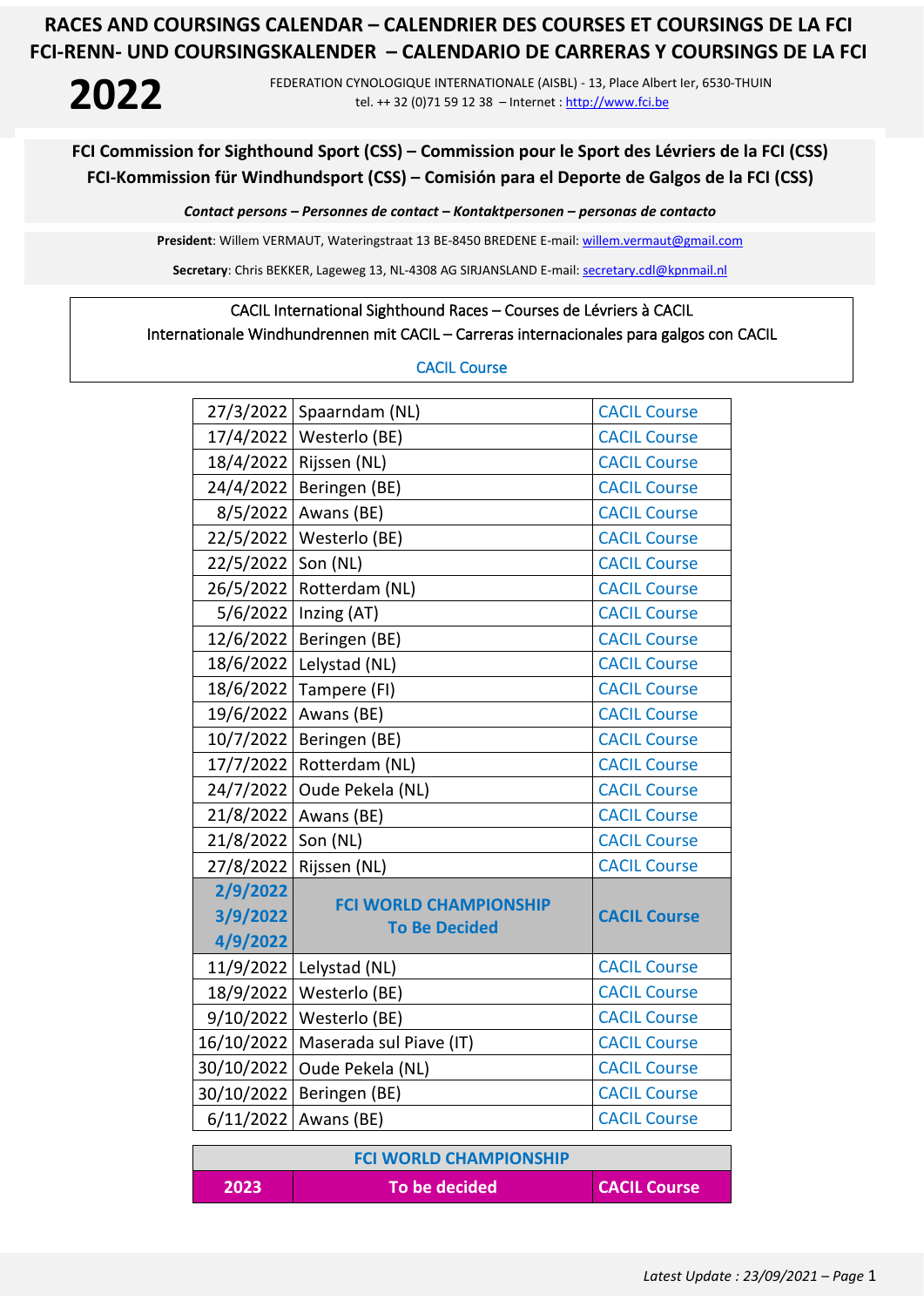**2022**

FEDERATION CYNOLOGIQUE INTERNATIONALE (AISBL) - 13, Place Albert Ier, 6530-THUIN tel. ++ 32 (0)71 59 12 38 – Internet [: http://www.fci.be](http://www.fci.be/)

## **Epreuves internationales de coursings à CACIL – International CACIL Coursings Internationale Coursings mit CACIL – Coursings internacionales con CACIL CACIL Coursings**

| 15/1/2022              | Galtur (AT)              | <b>CACIL Coursing</b> |
|------------------------|--------------------------|-----------------------|
| 16/1/2022              |                          |                       |
| 22/1/2022              | Inzing (AT)              | <b>CACIL Coursing</b> |
| 23/1/2022              |                          |                       |
| 13/3/2022              | Lotzwil (CH)             | <b>CACIL Coursing</b> |
| 26/3/2022              | Dolsko, Ljubljana (SL)   | <b>CACIL Coursing</b> |
| 27/3/2022              |                          |                       |
| 26/3/2022              | Geel (BE)                | <b>CACIL Coursing</b> |
| 27/3/2022              |                          |                       |
| 26/3/2022              | Siófok (HU)              | <b>CACIL Coursing</b> |
| 27/3/2022              |                          |                       |
| 26/3/2022              | Gerbevillers (FR)        | <b>CACIL Coursing</b> |
| 27/3/2022              |                          |                       |
| 2/4/2022               | Rougé (FR)               | <b>CACIL Coursing</b> |
| 3/4/2022               |                          |                       |
| 2/4/2022               | Werkendam (NL)           | <b>CACIL Coursing</b> |
| 3/4/2022               |                          |                       |
| 9/4/2022               | Leszno (PL)              | <b>CACIL Coursing</b> |
| 10/4/2022              |                          |                       |
| 9/4/2022               | Tápiószentmárton (HU)    | <b>CACIL Coursing</b> |
| 10/4/2022              |                          |                       |
| 16/4/2022<br>16/4/2022 | Kiev (UA)                | <b>CACIL Coursing</b> |
| 17/4/2022              | Laferte sur Amance(FR)   | <b>CACIL Coursing</b> |
| 23/4/2022              |                          | <b>CACIL Coursing</b> |
| 24/4/2022              | Østlandet (NO)           |                       |
| 24/4/2022              | Spaarndam (NL)           | <b>CACIL Coursing</b> |
|                        | 1/5/2022   Cavriana (IT) | <b>CACIL Coursing</b> |
| 7/5/2022               |                          | <b>CACIL Coursing</b> |
| 8/5/2022               | Axel (NL)                |                       |
| 7/5/2022               |                          | <b>CACIL Coursing</b> |
| 8/5/2022               | Poznan (PL)              |                       |
| 14/5/2022              | Agonges (FR)             | <b>CACIL Coursing</b> |
| 15/5/2022              |                          |                       |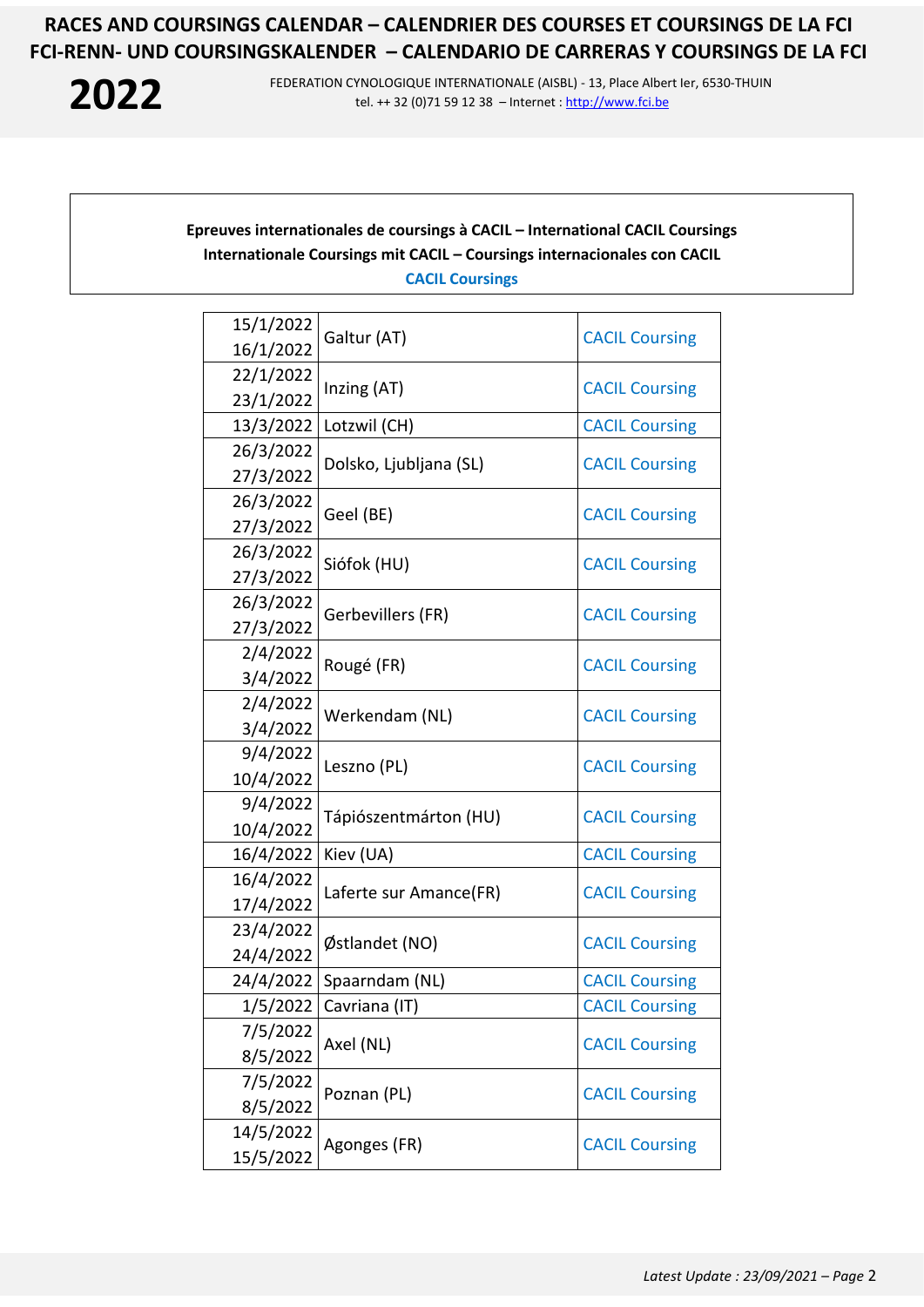

FEDERATION CYNOLOGIQUE INTERNATIONALE (AISBL) - 13, Place Albert Ier, 6530-THUIN tel. ++ 32 (0)71 59 12 38 – Internet [: http://www.fci.be](http://www.fci.be/)

| 14/5/2022              | Maasmechelen (BE)                                     | <b>CACIL Coursing</b> |
|------------------------|-------------------------------------------------------|-----------------------|
| 15/5/2022              |                                                       |                       |
| 21/5/2022              | Nørresundby (DK)                                      | <b>CACIL Coursing</b> |
| 22/5/2022              |                                                       |                       |
| 22/5/2022              | Harjumaa (EE)                                         | <b>CACIL Coursing</b> |
| 28/5/2022<br>29/5/2022 | Stoumont (BE)                                         | <b>CACIL Coursing</b> |
| 29/5/2022              | Vilniaus (LT)                                         | <b>CACIL Coursing</b> |
| 4/6/2022               |                                                       |                       |
| 5/6/2022               | Jaunolaine (LV)                                       | <b>CACIL Coursing</b> |
| 6/6/2022               | Aarau (CH)                                            | <b>CACIL Coursing</b> |
| 11/6/2022              |                                                       | <b>CACIL Coursing</b> |
| 12/6/2022              | Siófok (HU)                                           |                       |
| 17/6/2022              |                                                       | <b>CACIL Coursing</b> |
| 18/6/2022              | <b>FCI WORLD CHAMPIONSHIP</b><br><b>To be decided</b> |                       |
| 19/6/2022              |                                                       |                       |
| 25/6/2022              | Barlin (FR)                                           | <b>CACIL Coursing</b> |
| 26/6/2022              |                                                       |                       |
| 9/7/2022               | Oude Pekela (NL)                                      | <b>CACIL Coursing</b> |
| 16/7/2022              | Tampere (FI)                                          | <b>CACIL Coursing</b> |
| 17/7/2022<br>17/7/2022 |                                                       |                       |
| 23/7/2022              | Harjumaa (EE)                                         | <b>CACIL Coursing</b> |
| 24/7/2022              | Raiskums (LV)                                         | <b>CACIL Coursing</b> |
| 1/8/2022               | Katrineholm (SE)                                      | <b>CACIL Coursing</b> |
| 2/8/2022               |                                                       |                       |
| 20/8/2022              |                                                       | <b>CACIL Coursing</b> |
| 21/8/2022              | Leek (NL)                                             |                       |
| 20/8/2022              | Moscow (RU)                                           | <b>CACIL Coursing</b> |
| 21/8/2022              |                                                       |                       |
| 21/8/2022              | Lotzwil (CH)                                          | <b>CACIL Coursing</b> |
| 27/8/2022              | Märsta (SE)                                           | <b>CACIL Coursing</b> |
| 28/8/2022              |                                                       |                       |
| 27/8/2022              | Gesves (BE)                                           | <b>CACIL Coursing</b> |
| 28/8/2022              |                                                       |                       |
| 27/8/2022              | Rujiena (LV)                                          | <b>CACIL Coursing</b> |
| 27/8/2022<br>28/8/2022 | Chojnice (PL)                                         | <b>CACIL Coursing</b> |
| 28/8/2022              | Pärnumaa (EE)                                         | <b>CACIL Coursing</b> |
| 10/9/2022              | Gdynia (PL)                                           | <b>CACIL Coursing</b> |
|                        |                                                       |                       |